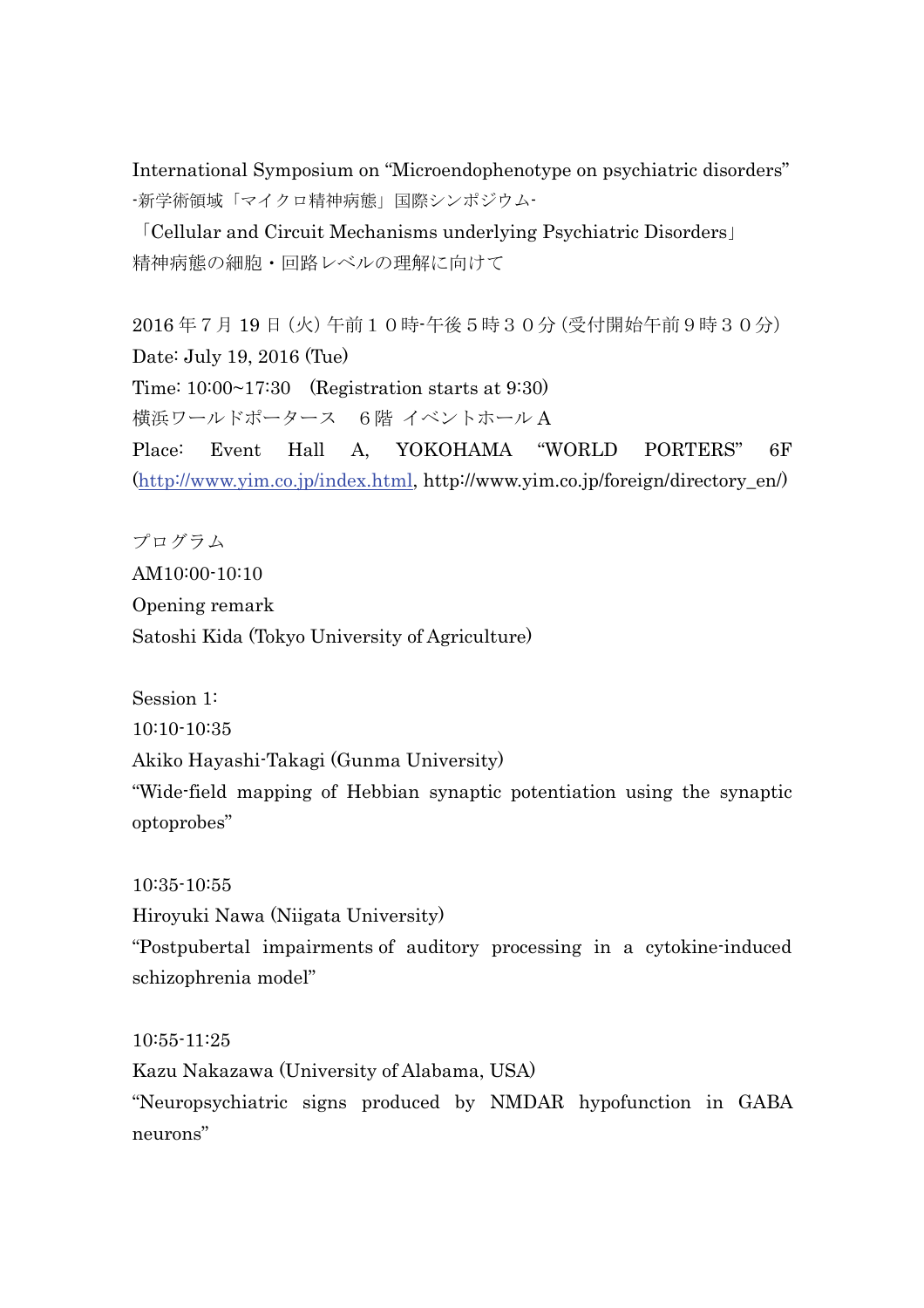Session 2: 11:25-11:45 Tomoyo Sawada, Thomas E. Chater, Yukiko Goda, Tadafumi Kato (RIKEN Brain Science Institute) "Analysis of iPSC-Derived Neural Cells from Monozygotic Twins Discordant for Psychosis"

11:45-12:15 Jun Yao (Tsinghua University, China) "Hyper-excitability of Neurons generated from Patients with Bipolar Disorder"

Lunch 12:15-13:30

Session 3 13:30-14:00 Hongjun Song (Johns Hopkins University, USA) "Modeling 15q11.2 CNV genetic risks for psychiatric disorders."

14:00-14:30 Guo-Li Ming (Johns Hopkins University, USA) "Function of risk genes for mental disorders in human neurons"

Session 4 14:30-15:00 Andrew Holmes (NIH/NIAAA, USA) "Identifying novel regulators of amygdala-mediated fear extinction"

15:00-15:20 Satoshi Kida (Tokyo University of Agriculture) "Active transition from fear to safety"

Coffee break 15:20-15:45